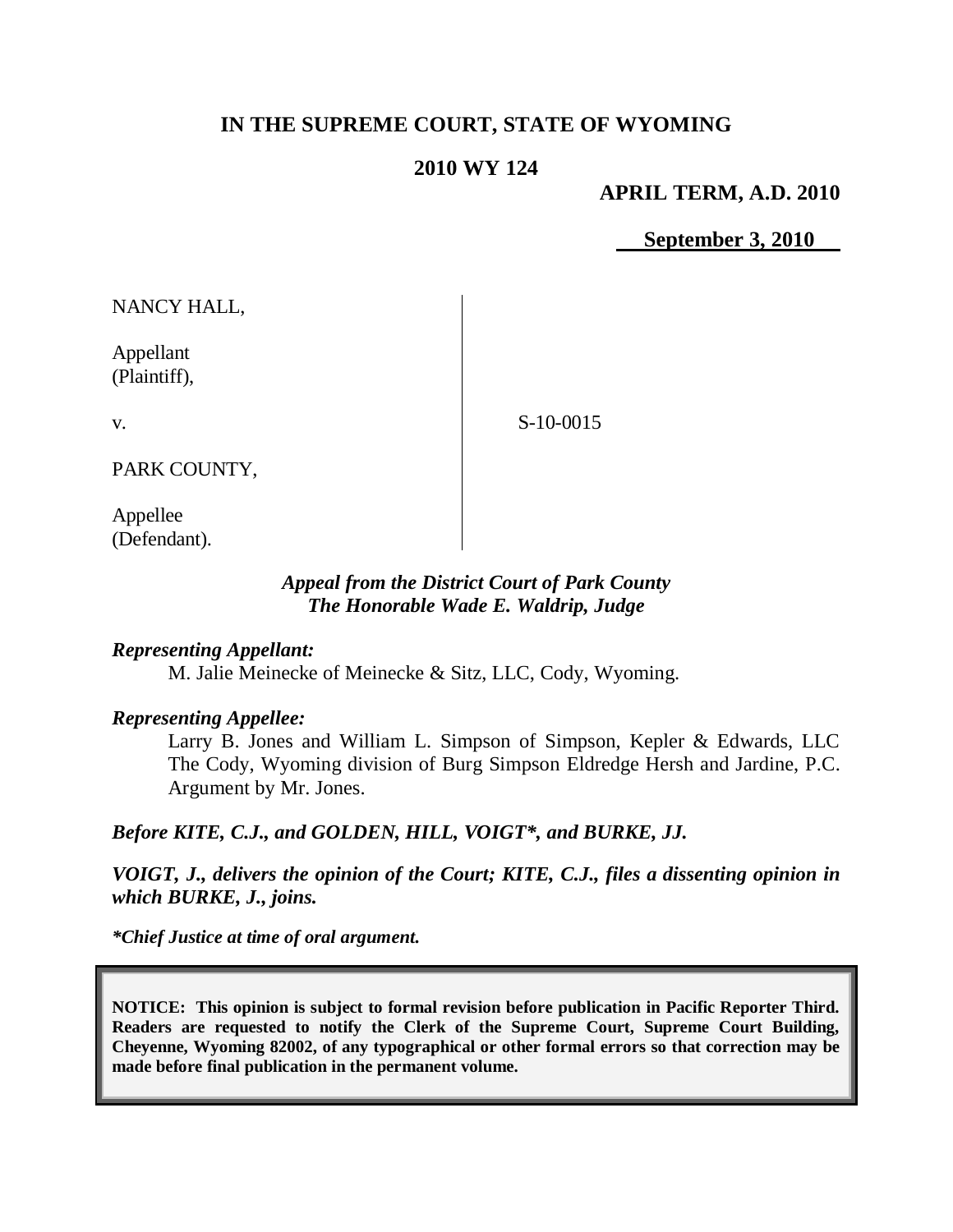## **VOIGT, Justice.**

[¶1] This is an appeal from a district court order dismissing the appellant's complaint for lack of subject matter jurisdiction. Finding no error, we similarly dismiss this appeal.

### **ISSUE**

[¶2] Whether the savings statute, Wyo. Stat. Ann. § 1-3-118 (LexisNexis 2009), applies to actions brought under the Wyoming Governmental Claims Act (WGCA), Wyo. Stat. Ann. § 1-39-114 (LexisNexis 2009)?

# **STANDARD OF REVIEW**

[¶3] Jurisdictional issues, being questions of law, are reviewed *de novo*. *Jauregui v. Mem'l Hosp. of Sweetwater Co.*, 2005 WY 59, ¶ 4, 111 P.3d 914, 916 (Wyo. 2005); *Wilson v. Town of Alpine*, 2005 WY 57, ¶ 4, 111 P.3d 290, 291 (Wyo. 2005). If the district court lacked subject matter jurisdiction, this Court has jurisdiction on appeal, not on the merits, but only as to the jurisdictional issue. *NMC v. JLW ex rel. NAW*, 2004 WY 56, ¶ 9, 90 P.3d 93, 96 (Wyo. 2004). The absence of subject matter jurisdiction makes dismissal, rather than affirmance, the proper course. *Motley v. Platte County*, 2009 WY 147, ¶ 3, 220 P.3d 518, 520 (Wyo. 2009).

[¶4] In turn, our standard of review for questions of statutory interpretation is as follows:

> In interpreting statutes, our primary consideration is to determine the legislature's intent. All statutes must be construed in *pari materia* and, in ascertaining the meaning of a given law, all statutes relating to the same subject or having the same general purpose must be considered and construed in harmony. Statutory construction is a question of law, so our standard of review is de novo. We endeavor to interpret statutes in accordance with the legislature's intent. We begin by making an inquiry respecting the ordinary and obvious meaning of the words employed according to their arrangement and connection. We construe the statute as a whole, giving effect to every word, clause, and sentence, and we construe all parts of the statute in *pari materia*. When a statute is sufficiently clear and unambiguous, we give effect to the plain and ordinary meaning of the words and do not resort to the rules of statutory construction. *Wyoming Board of Outfitters*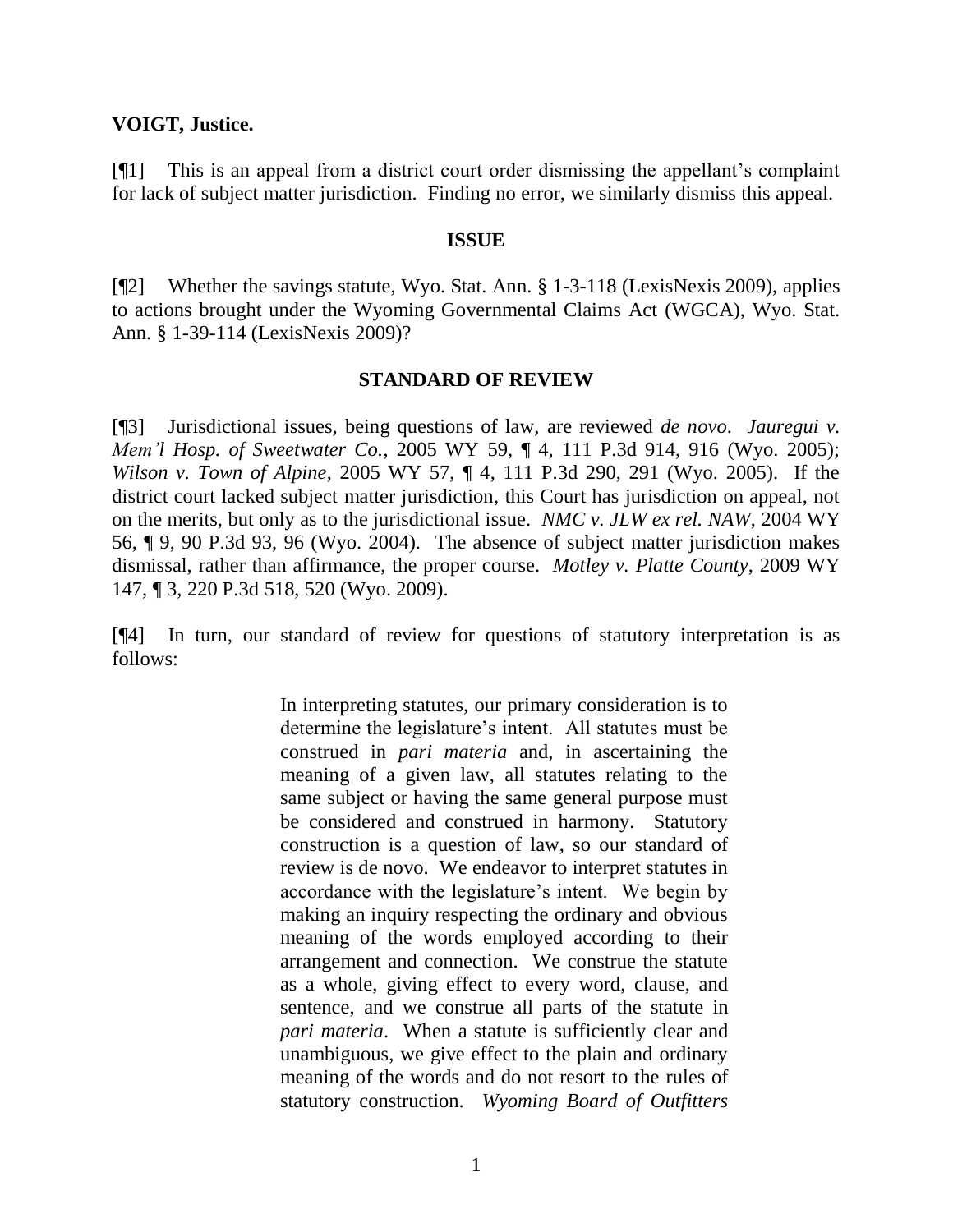*and Professional Guides v. Clark*, 2001 WY 78, ¶ 12, 30 P.3d 36, ¶ 12 (Wyo. 2001); *Murphy v. State Canvassing Board*, 12 P.3d 677, 679 (Wyo. 2000). Moreover, we must not give a statute a meaning that will nullify its operation if it is susceptible of another interpretation. *Billis v. State*, 800 P.2d 401, 413 (Wyo. 1990) (citing *McGuire v. McGuire*, 608 P.2d 1278, 1283 (Wyo. 1980)).

Moreover, we will not enlarge, stretch, expand, or extend a statute to matters that do not fall within its express provisions. *Gray v. Stratton Real Estate*, 2001 WY 125, ¶ 5, 36 P.3d 1127, ¶ 5 (Wyo. 2001); *Bowen v. State, Wyoming Real Estate Commission*, 900 P.2d 1140, 1143 (Wyo. 1995).

*Loberg v. Wyo. Workers' Safety & Comp. Div.*, 2004 WY 48, ¶ 5, 88 P.3d 1045, ¶ 5 (Wyo. 2004) (quoting *Board of County Comm'rs of Teton County v. Crow*, 2003 WY 40, ¶¶ 40-41, 65 P.3d 720, ¶¶ 40-41 (Wyo. 2003)). Only if we determine the language of a statute is ambiguous will we proceed to the next step, which involves applying general principles of statutory construction to the language of the statute in order to construe any ambiguous language to accurately reflect the intent of the legislature. If this Court determines that the language of the statute is not ambiguous, there is no room for further construction. We will apply the language of the statute using its ordinary and obvious meaning.

*State v. Hanover Compression, LP*, 2008 WY 138, ¶ 8, 196 P.3d 781, 784 (Wyo. 2008) (quoting *BP Am. Prod. Co. v. Wyo. Dep't of Revenue*, 2005 WY 60, ¶ 15, 112 P.3d 596, 604 (Wyo. 2005)).

#### **FACTS**

[¶5] On October 31, 2007, Hall's minivan was struck by a County road grader. Hall presented a claim to the County on February 22, 2008, seeking compensation for personal injury and property damages. On February 20, 2009, Hall filed a complaint against the County based upon that claim. The County responded to Hall's complaint with a motion to dismiss pursuant to W.R.C.P. 12(b)(1), asserting that the district court lacked subject matter jurisdiction because the complaint did not allege that Hall's claim complied with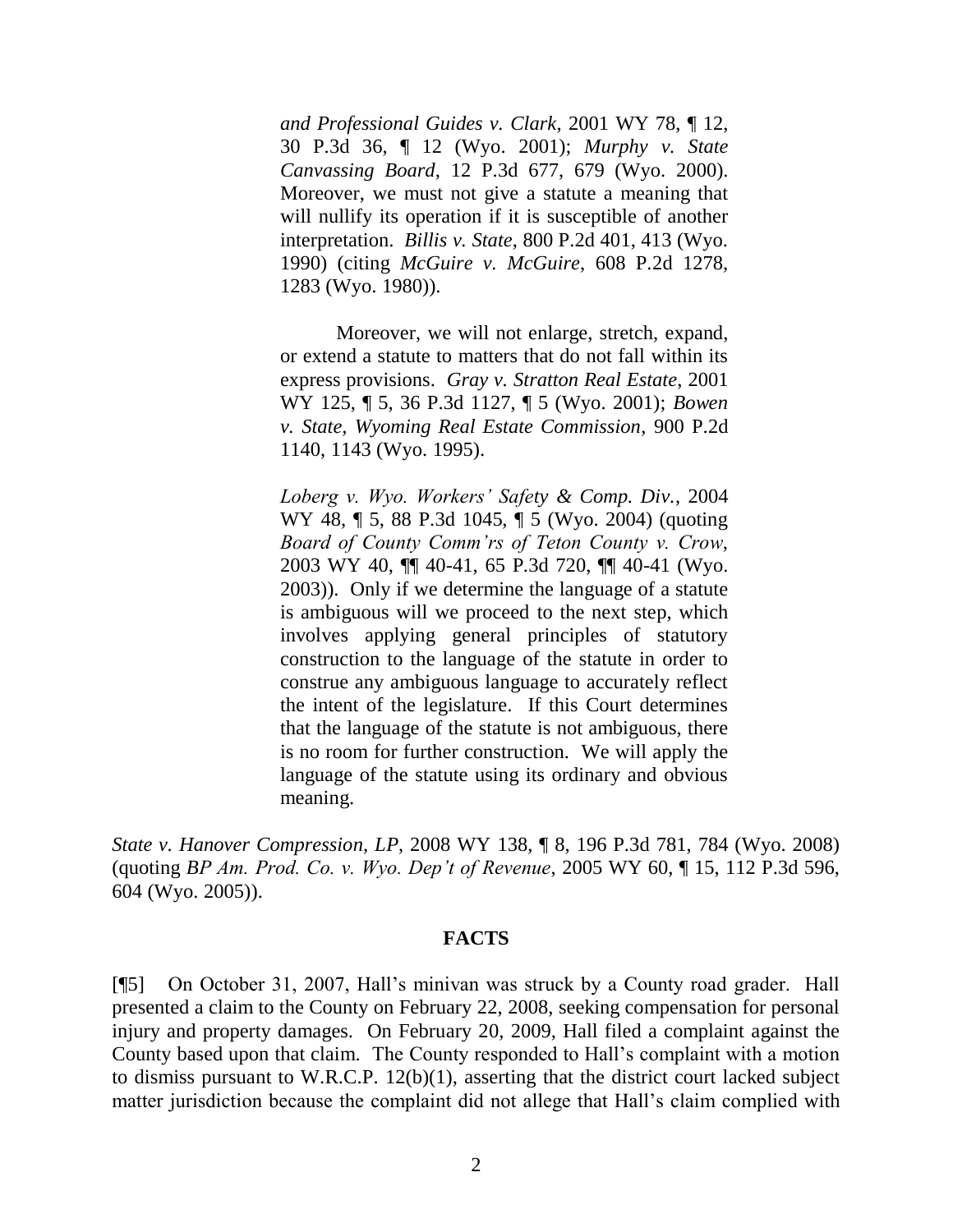the requirements of Article 16, § 7 of the Wyoming Constitution. The motion was heard on June 5, 2009, with a decision letter following on July 20, 2009, and an Order Dismissing Complaint With Prejudice filed on July 28, 2009. The dismissal was with prejudice because the one-year period of limitations for bringing an action under the WGCA, found at Wyo. Stat. Ann. § 1-39-114, had passed, leaving Hall time-barred from bringing another action.

[¶6] Hall did not appeal the dismissal of her complaint, which means, of course, that that dismissal is not now before this Court. Instead, on July 27, 2009, Hall filed a new complaint in a separate civil action, with the same averments of her first complaint, but with additional language alleging compliance with the state constitution, and with a copy of her governmental claim attached. As before, the County responded with a motion to dismiss, this time based, *inter alia*, on the period of limitations found in Wyo. Stat. Ann.  $§$  1-39-114.<sup>1</sup> The district court heard the second motion to dismiss on October 9, 2009, and on October 19, 2009, issued a second Order Dismissing Complaint With Prejudice. The conclusions upon which the second dismissal was based were as follows:

> 1. This Court does not have subject matter jurisdiction since the Complaint herein was not filed within one year of the date the Notice of Claim was submitted to Defendant Park County. W.S. § 1-39-114 (LexisNexis 2009).

> 2. The Savings Statute does not apply to the facts of this case. The Savings Statute is not a substitute for an appeal.

It is from this order that Hall now appeals.

# **WYO. STAT. ANN. § 1-39-114**

[¶7] The relevant period of limitations from the Wyoming Governmental Claims Act is found at Wyo. Stat. Ann. § 1-39-114, which statute reads as follows:

> Except as otherwise provided, actions against a governmental entity or a public employee acting within the scope of his duties for torts occurring after June 30, 1979 which are subject to this act *shall be forever barred* unless commenced within one (1) year after the date the claim is filed pursuant to W.S. 1-39-113. In the case of a minor seven

 $<sup>1</sup>$  In the instant case, the pertinent occurrences are the presentment of the claim to the County on February</sup> 22, 2008, the passage of one year from that date on February 22, 2009, and the filing of the second complaint on July 27, 2009.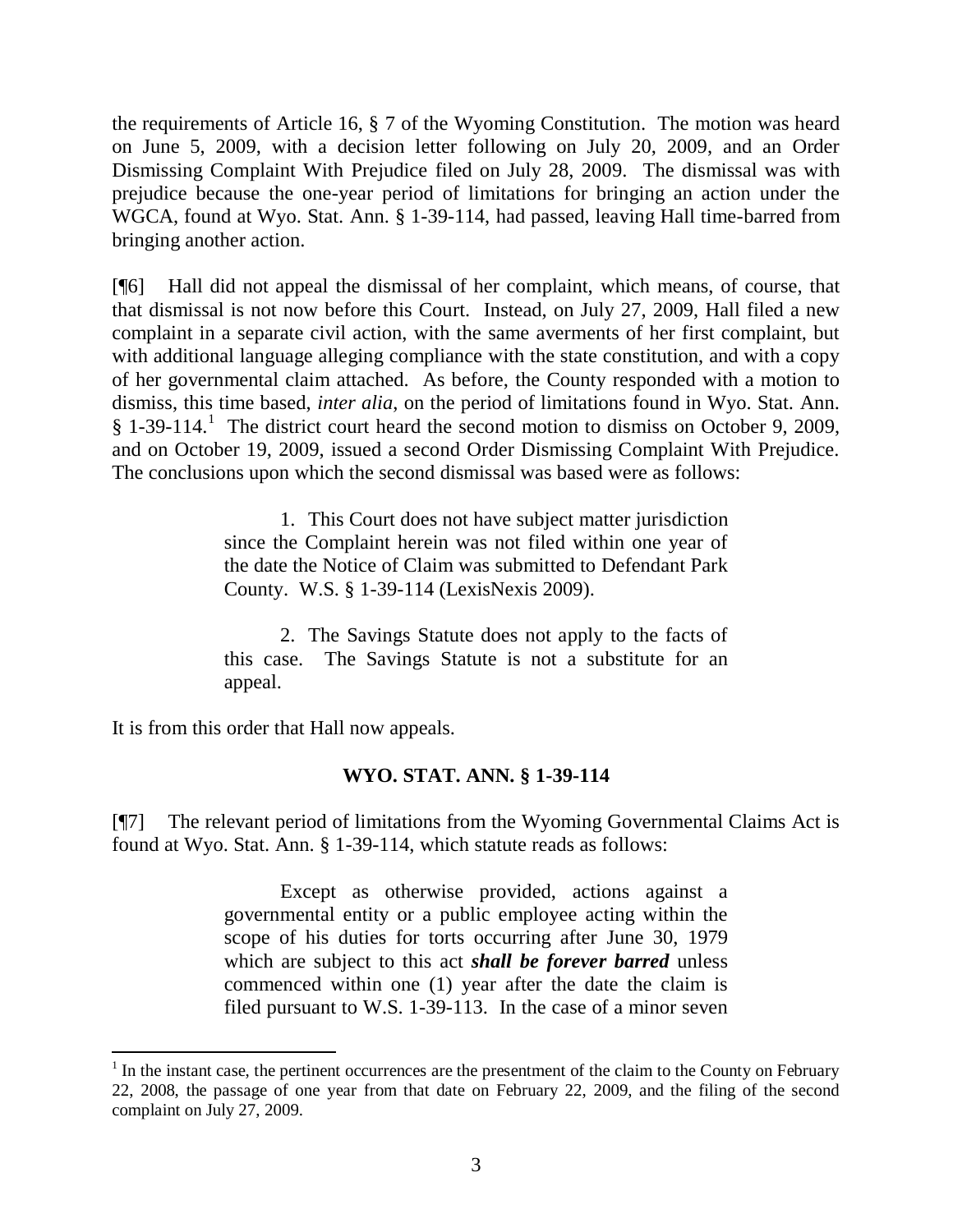(7) years of age or younger, actions against a governmental entity or public employee acting within the scope of his duties for torts occurring after June 30, 1979 which are subject to this act are forever barred unless commenced within two (2) years after occurrence or until his eighth birthday, whichever period is greater. In no case shall the statute of limitations provided in this section be longer than any other applicable statute of limitations. In the absence of applicable insurance coverage, if the claim was properly filed, the statute shall be tolled forty-five (45) days after a decision by the entity, if the decision was not made and mailed to the claimant within the statutory time limitation otherwise provided herein.

(Emphasis added.)

### **WYO. STAT. ANN. § 1-3-118**

[¶8] The "savings statute" is found at Wyo. Stat. Ann. § 1-3-118, which statute reads as follows:

> If in an action commenced in due time a judgment for the plaintiff is reversed, or if the plaintiff fails otherwise than upon the merits and the time limited for the commencement of the action has expired at the date of the reversal or failure, the plaintiff, or his representatives if he dies and if the cause of action survives, may commence a new action with one (1) year after the date of the failure or reversal. This provision also applies to any claim asserted in any pleading by a defendant.

### **DISCUSSION**

[¶9] Before discussing the issue at hand, we will note briefly that, there having been no appeal from the dismissal of the first complaint, and the second dismissal not having been based upon the substance of the second complaint, the question of whether or not either complaint complied with statutory or constitutional requirements is not before the Court. In addition, the determination that the savings statute does not apply to the period of limitations found in the WGCA forecloses any need to consider another issue raised by the parties, that being whether a dismissal with prejudice is an adjudication on the merits under the savings statute. $^{2}$ 

 2 *See Rawlinson v. Wallerich*, 2006 WY 52, ¶ 10, 132 P.3d 204, 207 (Wyo. 2006); *Eklund v. PRI Envtl., Inc.*, 2001 WY 55, ¶ 17, 25 P.3d 511, 517 (Wyo. 2001); W.R.C.P. 41(b)(1); *Yonkers Contracting Co., Inc.*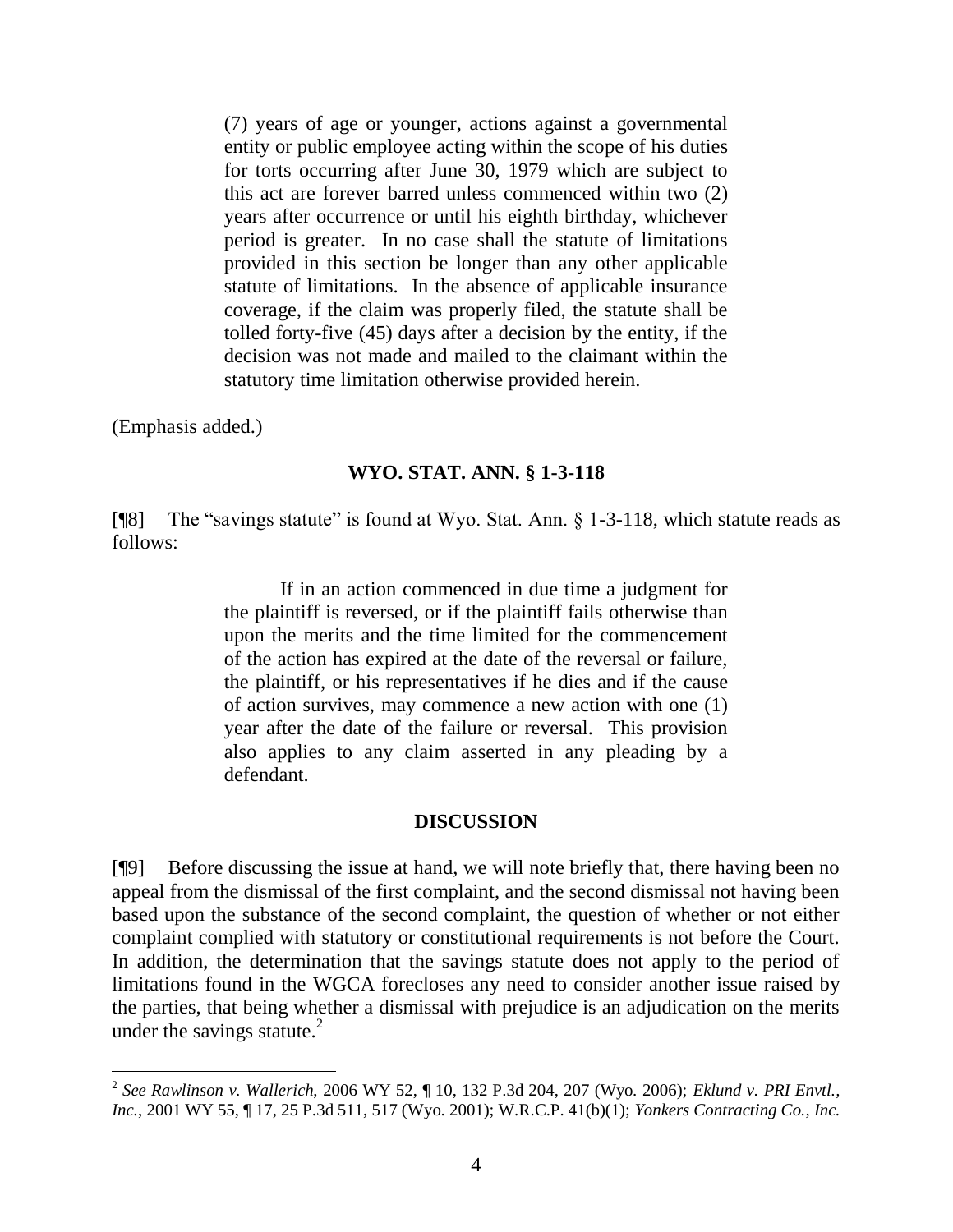[¶10] It is uncontroverted that, under the WGCA, immunity is the rule, and liability the exception. *State, Dep't of Corrections v. Watts*, 2008 WY 19, ¶ 20, 177 P.3d 793, 798 (Wyo. 2008); *DeWald v. State*, 719 P.2d 643, 646 (Wyo. 1986); Lawrence J. Wolfe, Comment, *Wyoming's Governmental Claims Act: Sovereign Immunity with Exceptions – A Statutory Analysis,* XV Land & Water L. Rev. 619, 623 (1980). Specifically, Wyo. Stat. Ann. § 1-39-104(a) (LexisNexis 2009), provides in pertinent part as follows:

> (a) A governmental entity and its public employees while acting within the scope of duties are granted immunity from liability for any tort except as provided by [this Act].

[¶11] This Court has not previously considered the issue, but other courts have held that, absent specific statutory provision to the contrary, the doctrine of immunity precludes application of the savings statute in cases involving governmental claims. *See, e.g., Davidson v. Lewis Bros. Bakery*, 227 S.W.3d 17, 19-20 (Tenn. 2007) (sovereign immunity bars application of savings statute); *Lynn v. City of Jackson*, 63 S.W.3d 332, 337 (Tenn. 2001) (sovereign immunity bars application of savings statute); *Yonkers Contracting Co., Inc. v. Port Authority Trans-Hudson Corp.*, 93 N.Y.2d 375, 712 N.E.2d 678, 680-81 (1999) (sovereign immunity bars application of savings statute); 51 Am. Jur. 2d *Limitation of Actions* § 278 (2000); and 54 C.J.S. *Limitations of Actions* § 350 (2010). Where sovereign immunity is not the rule, or where a statute allows application of the savings statute to governmental claims, courts have allowed application of the savings statute. *See, e.g., Carroll v. City of Worcester*, 678 N.E.2d 1344, 1345-46 (Mass. App. Ct. 1997) (neither the governmental claims act nor the savings statue precluded application of the latter to the former); and *Cruse v. Bd. of County Comm'rs of Atoka County*, 910 P.2d 998, 1000-1003 (Okla. 1995) (savings statute applied to section of governmental claims act where phrase "shall be forever barred" was not used).<sup>3</sup>

[¶12] The language of Wyo. Stat. Ann. § 1-39-114 could not be more clear: actions against governmental entities are "forever barred" unless commenced within one year after presentment of the claim. There was no appeal of the dismissal of the first district court case filed by Hall, and the second district court case filed by Hall was filed outside the statutory period of limitations. Under the specific language of the statute, and in the

*v. Port Authority Trans-Hudson Corp.*, 93 N.Y.2d 375, 712 N.E.2d 678, 680-81 (1999); *Moulton-Garland v. Cabletron Sys, Inc.*, 143 N.H. 540, 736 A.2d 1219, 1221 (1999); *Gilbreath v. Brewster*, 250 Va. 436, 463 S.E.2d 836, 837-38 (1995); and 54 C.J.S. *Limitations of Actions* § 347 (2010).

<sup>3</sup> The majority in *Cruse* did note that not all courts agreed with it. *Id*. at 1000 n.1. Furthermore, two justices dissented on the ground that the period of limitations in the governmental claims act was substantive in character, and was a condition upon the right created by the act, rather than a true statute of limitations. *Id.* at 1005-1008 (Opala, J., dissenting). For this Court's similar analysis of the period of limitations for the presentment of governmental claims found in Wyo. Stat. Ann. § 1-39-113 (LexisNexis 2009), see *Bell v. Schell*, 2004 WY 153, ¶¶ 25-36, 101 P.3d 465, 472-76 (Wyo. 2004).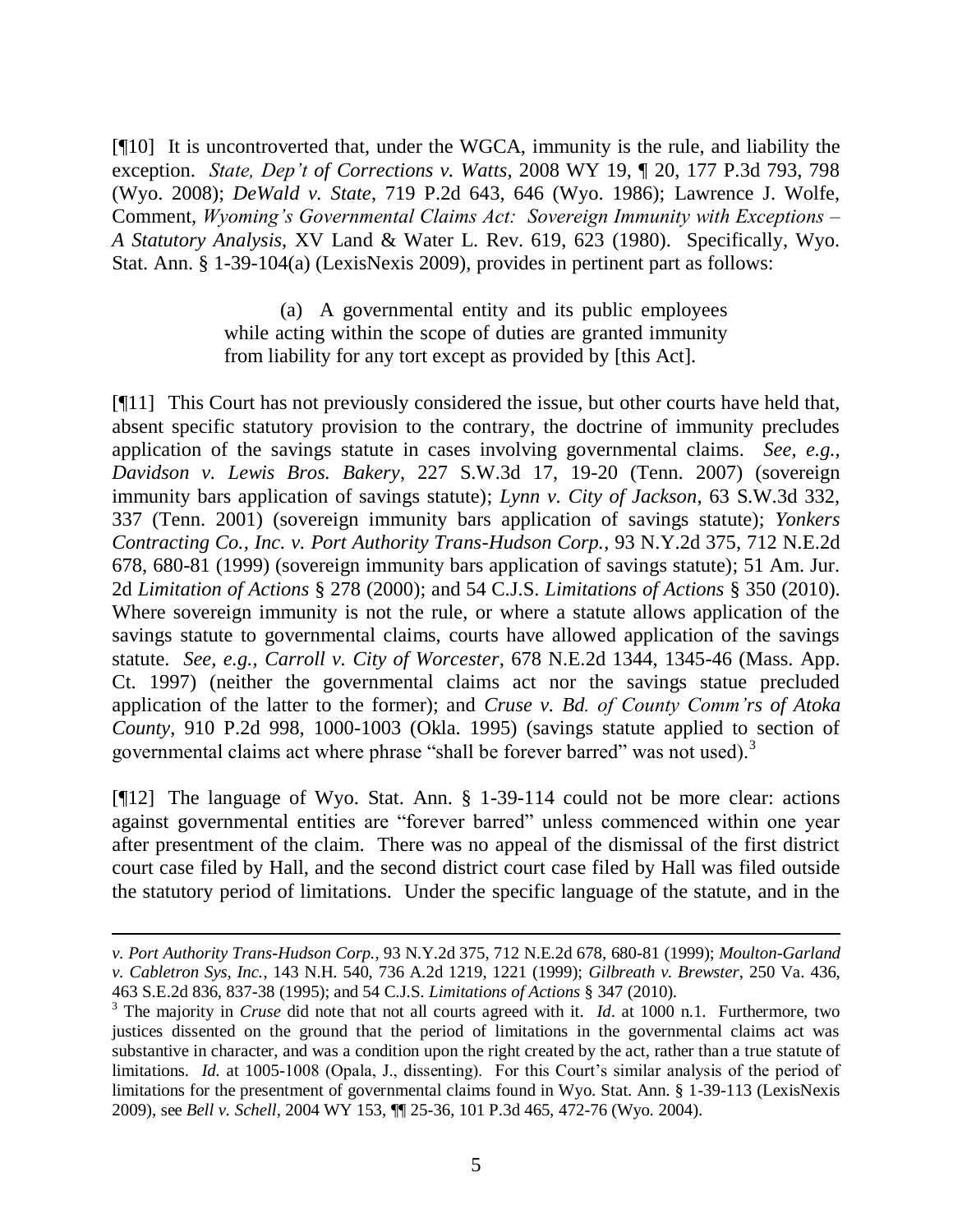particular circumstance of sovereign immunity being the WGCA's "default position," the second suit was time barred. The "closed ended" WGCA does not provide for liability beyond its specific provisions, and there is no provision within the WGCA for application of the savings statute, which is not part of the Act, to causes of action thereunder. The provisions of the more specific WGCA take precedence over the provisions of the more general savings statute. *See Prokop v. Hockhalter*, 2006 WY 75, ¶ 14, 137 P.3d 131, 135 (Wyo. 2006) (specific statute of limitations for professionals governs over more general statute of limitations); *see also Schafer v. State*, 2008 WY 149, ¶ 12, 197 P.3d 1247, 1250 (Wyo. 2008) (specific statute controls over general statute in criminal context); *Qwest Corp. v. PSC of Wyo.*, 2007 WY 97, ¶ 32, 161 P.3d 495, 503 (Wyo. 2007) (PSC authority under specific statute controls over authority granted in more general statute); and *Thunderbasin Land, Livestock & Inv. Co. v. County of Laramie*, 5 P.3d 774, 782 (Wyo. 2000) (specific statute governing county roads controls over general administrative procedure statutes). Had the legislature intended that the period for filing an action under Wyo. Stat. Ann. § 1-39-114 be tolled in the circumstances covered by the savings statute, it would have said so in the statute, as it did for actions involving children seven years of age or younger, and actions involving untimely responses by governmental entities to presented claims.

[¶13] As stated above, we have noted many times that sovereign immunity was abrogated by the Wyoming legislature only as strictly outlined in the WGCA. The courts of Wyoming do not have jurisdiction over governmental claims that do not meet the conditions of the Act.<sup>4</sup> The appellant's second complaint was not filed within the specific period of limitations set forth in Wyo. Stat. Ann. § 1-39-114, and therefore, the district court never obtained jurisdiction over the action.

# **CONCLUSION**

[¶14] The savings statute, Wyo. Stat. Ann. § 1-3-118, does not apply to actions filed under the WGCA, Wyo. Stat. Ann. § 1-39-114. Consequently, the district court correctly determined that it did not have subject matter jurisdiction over Hall's second civil action, and correctly dismissed the same. This appeal is, likewise, dismissed.

<sup>&</sup>lt;sup>4</sup> One brief note in regard to the dissenting opinion: This Court has for years construed the WGCA as ―closed-ended,‖ with governmental liability specifically delimited by the mandates of the Act. One of those mandates is the "forever barred" language of Wyo. Stat. Ann.  $\S$  1-39-114. In the instant case, the majority opinion conforms to that precedent by concluding that, had the legislature intended for the savings statute to apply to WGCA actions, it would have added that exception to those set forth in Wyo. Stat. Ann. §1-39-114. The dissenting justices, applying rules of statutory construction a bit differently, conclude that, had the legislature not wanted the savings statute to apply to actions filed under the WGCA, it would have said so. Both interpretations are plausible. The Court would welcome legislative guidance in this regard inasmuch as it is legislative intent that we are trying to determine.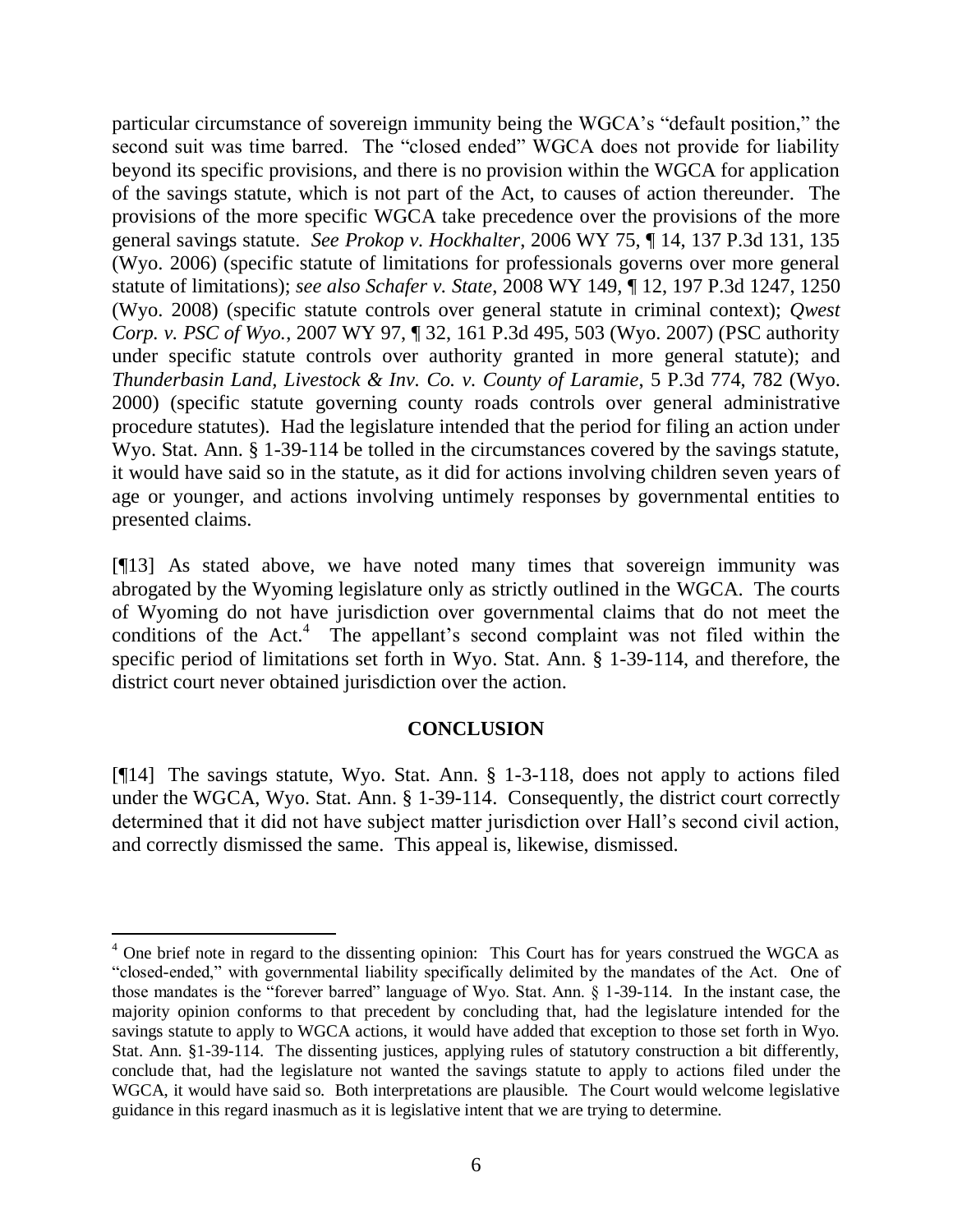**KITE, Chief Justice,** dissenting, in which **BURKE, Justice,** joins.

[¶15] I respectfully disagree with the majority opinion's conclusion that the savings statute, Wyo. Stat. Ann. § 1-3-118 (LexisNexis 2009), does not apply to cases brought under the Wyoming Governmental Claims Act (WGCA). Section 1-3-118 provides in relevant part:

> If *in an action commenced in due time* . . . the plaintiff fails otherwise than upon the merits and the time limited for the commencement of the action has expired at the date of the . . . failure, the plaintiff . . . may commence a new action within one  $(1)$  year after the date of the failure ...

(Emphasis added). Pursuant to W.R.C.P. 3(b):

For purposes of statutes of limitation, an action *shall be deemed commenced* on the date of filing the complaint as to each defendant, if service is made on the defendant . . . within 60 days after the filing of the complaint. If such service is not made within 60 days the action shall be deemed commenced on the date when service is made.

(Emphasis added).

[¶16] In the present case, Ms. Hall *commenced her action in due time* within the meaning of  $\S$  1-3-118 and Rule 3(b). That is, she presented a notice of claim to the county "as an itemized statement in writing" on February 22, 2008, less than four months after the October 31, 2007, collision and well within the two year period the legislature prescribed in § 1-39-113 of the WGCA. She then filed her action against the county on February 20, 2009, within one year after the date she presented the notice of claim to the county as § 1- 39-114 requires. Because the county was served with the complaint on April 17, 2009, within sixty days after it was filed, the action was deemed commenced under W.R.C.P. 3(b) on February 20, 2009.

[¶17] When the district court subsequently dismissed the action by order dated July 28, 2009, on the ground that the complaint did not allege compliance with Article 16, § 7 of the Wyoming Constitution, the "time limited for the commencement of the action" had expired. Additionally, Ms. Hall's action "fail[ed] otherwise than upon the merits." *See* W.R.C.P. 41(b) which makes it clear that a dismissal for lack of jurisdiction is not an adjudication upon the merits.<sup>5</sup> Under the savings statute, therefore, Ms. Hall was entitled

 $<sup>5</sup>$  Rule 41. Dismissal of actions.</sup>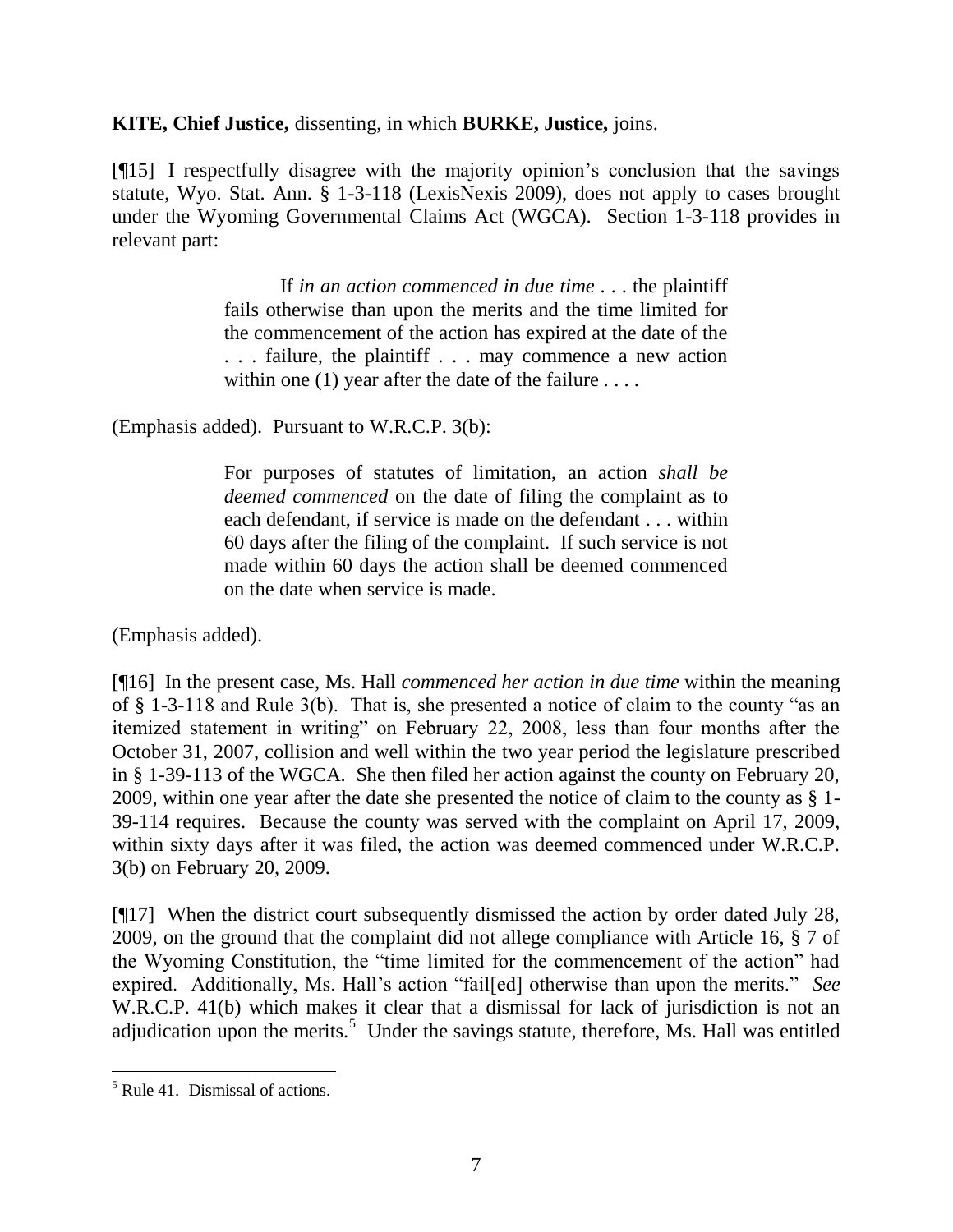to commence a new action within one year after the July 2009 order of dismissal. Her new action, filed July 27, 2009, was timely and the district court's order dismissing it for lack of subject matter jurisdiction should be reversed.

[¶18] In holding otherwise, the majority concludes the savings statute does not apply to cases brought under the WGCA. It reaches this result by reasoning that if the legislature had intended the savings statute to apply, it would have said so. Contrary to the majority, I would conclude that if the legislature had intended the savings statute *not* to apply, it would have said so.

[¶19] When construing statutory enactments, this Court has repeatedly said:

All statutes are presumed to be enacted by the legislature with full knowledge of the existing state of law with reference thereto and statutes are therefore to be construed in harmony with the existing law, and as a part of an overall and uniform system of jurisprudence, and their meaning and effect is to be determined in connection, not only with the common law and the constitution, but also with reference to the decisions of the courts.

*Hannifan v. American Nat'l Bank of Cheyenne*, 2008 WY 65, ¶ 7, 185 P.3d 679, 683 (Wyo. 2008), citing *Voss v. Ralston*, 550 P.2d 481, 486 (Wyo. 1976). When the legislature enacted the WGCA in 1979, therefore, we must presume it was aware of the savings statute. It can reasonably be concluded that the savings statute is one of the provisions the legislature was referring to in § 1-39-114 when it prefaced the statute of limitations for governmental claims with the language "Except as otherwise provided," actions must be commenced within one year after presentation of the notice of claim.

[¶20] We must also presume that the legislature enacted the WGCA with full knowledge of this Court's decisions construing the savings statute. In *Clause v. Columbia Savings & Loan Ass'n*, 16 Wyo. 450, 95 P. 54 (1908), the S&L filed suit against the administrator of the estate of one of its members seeking payment of a debt the member owed to the S&L. The S&L also named the sheriff because the trust deed named him as successor

. . . .

(b) *Involuntary dismissal; effect thereof*. —

 <sup>(1)</sup> By Defendant. – For failure of the plaintiff to prosecute or to comply with these rules or any order of court, a defendant may move for dismissal of an action . . . . Unless the court in its order for dismissal otherwise specifies, a dismissal under this subdivision and any dismissal not provided for in this rule, *other than a dismissal for lack of jurisdiction* . . ., operates as an adjudication upon the merits.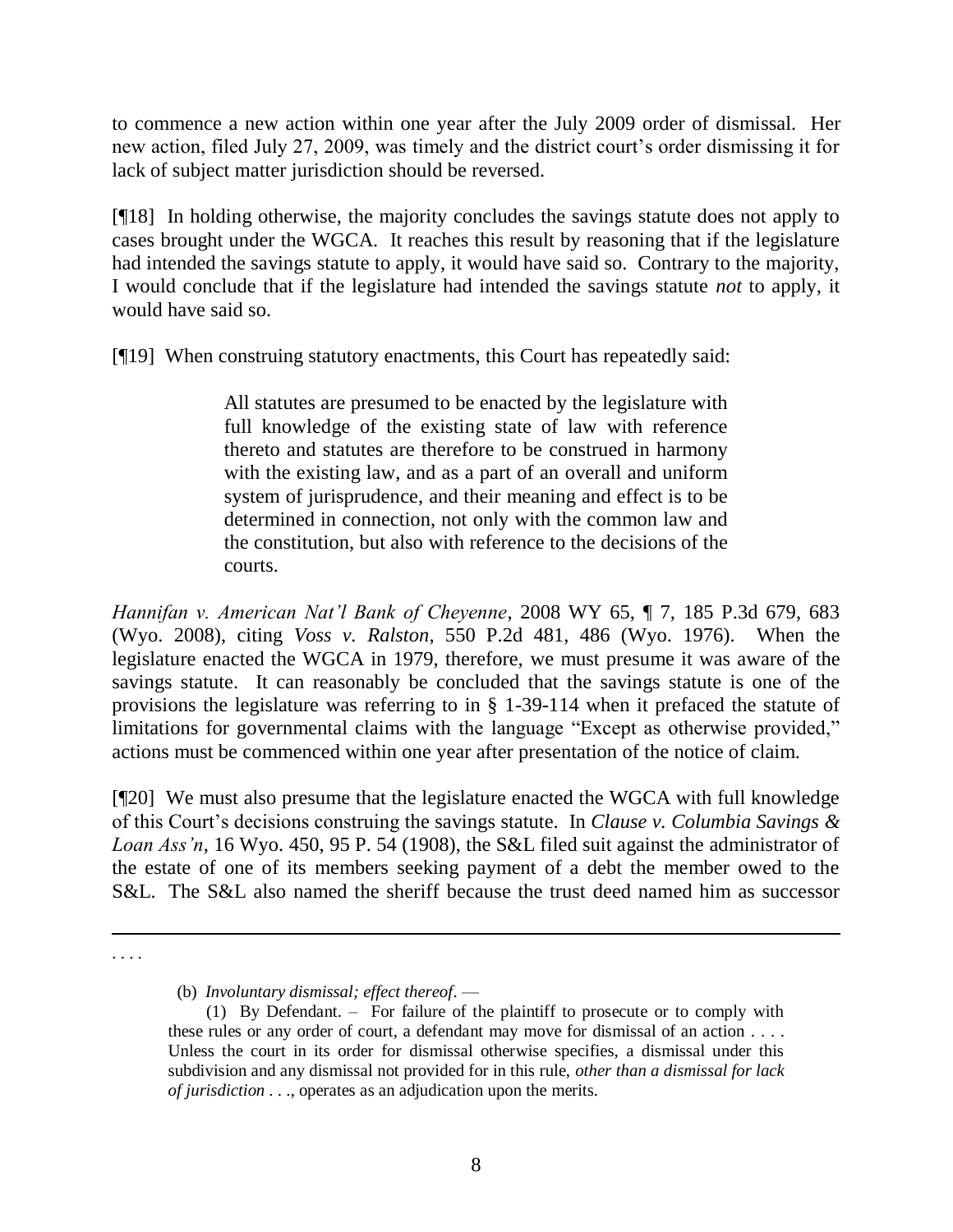trustee and he had declined to act as trustee after the initial trustee could not perform. Because the sheriff was a named defendant, the coroner served the summons and complaint in his stead as required by statute. The court granted the estate's motion to dismiss the action on the ground that the sheriff was not a proper party; therefore, service by the coroner was improper. The S&L filed a subsequent action naming just the estate. The district court dismissed again.

[¶21] Addressing on appeal the question of whether the first complaint and summons ―commenced‖ the action within the meaning of the savings statute, the Court held that it did—the plaintiff's first action was "commenced in due time" and "failed otherwise than on the merits" so as to authorize bringing a new action within one year after the date the first action failed. The Court said:

> The [district] court had unquestioned jurisdiction of the subject matter of the action, so that if the service of the summons by the coroner conferred jurisdiction over the person of the defendant, the action must be held to have been commenced. The mere fact that the service was quashed does not determine the question, for it is not every irregularity or imperfection in a summons or the service thereof which will deprive the court of jurisdiction, though it may justify or require the setting aside of service … or the reversal … of a judgment. To have the effect of failing to give jurisdiction, the summons or service must be so radically defective that it would authorize a collateral impeachment of a judgment rendered thereon . . . .

Where there has been actual personal service, and therefore notice of the action, the weight of authority and the better reasoning favors the theory that [misdirected process] renders the process voidable, but not void. \*\*\* ‗The progressive and equitable idea is that in the administration of justice substance is to be held in higher regard than form, and technical defects should never be permitted to work injustice or deny substantial right. Process that is in every other particular valid, should not, for any omission of or defect in the direction, be considered more than voidable.

*Id.* at 59.

*Id.* at 58-59. The Court said further: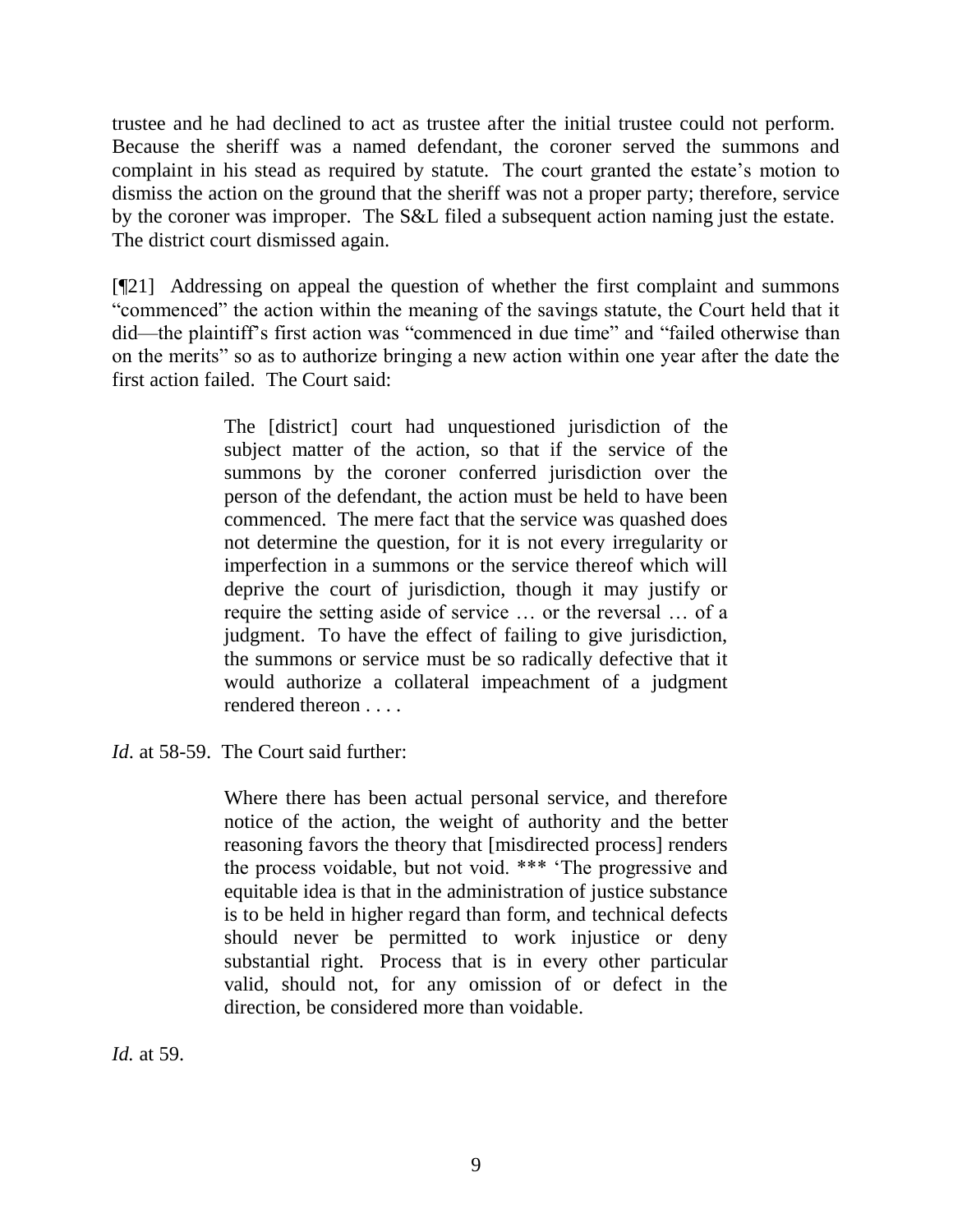[¶22] We recently reaffirmed the principles enunciated in *Clause* in *Haney v. Cribbs*, 2006 WY 158, ¶ 25, 148 P.3d 1118, 1125 (Wyo. 2006) when we concluded that the savings statute allowed plaintiffs to re-file their personal injury case after their original complaint was dismissed for lack of subject matter jurisdiction because it was served on the Attorney General and Department of Employment by regular mail rather than certified mail as required by Wyo. Stat. Ann. § 27-14-105(b). In holding that the savings statute applied, we looked at W.R.C.P.  $3(b)$  and concluded that "commencement" of an action relates to service which in turn relates to notice. Finding that it is notice to the parties that is critical and, under the facts presented, the parties did not lack notice, "only the quality of the notice" was lacking, we concluded the action was commenced when the first complaint was served even though it was not served in the manner required. *See also Hoke v. Motel 6 Jackson*, 2006 WY 38, ¶ 16, 131 P.3d 369, 378 (Wyo. 2006), stating that the key to determining if service was sufficient to commence an action, and thus make the savings statute applicable to permit re-filing of a dismissed action, is whether the court obtained jurisdiction over the party.

[ $[23]$  A majority of this Court has determined in other WGCA cases<sup>6</sup> that the failure to allege in the complaint compliance with Article 16, § 7 of the Wyoming Constitution deprives a district court of subject matter jurisdiction to hear a governmental claim. Because a court's jurisdiction originates only by constitutional or statutory provision, a pleading requirement created by this Court cannot grant or take away a district court's jurisdiction. Consequently, the determination that a district court does not have subject matter jurisdiction because a complaint fails to conform to a judicially created jurisdictional pleading requirement is contrary to the WGCA, which, in § 1-39-117, grants jurisdiction for any claim under the Act to the district courts; in § 1-39-113, requires presentation of a notice of claim "as an itemized statement in writing" to the entity within two years; and, in § 1-39-114, requires commencement of an action against the entity within one year of presenting the notice of claim.<sup>7</sup> Once these statutory

<sup>6</sup> *See for example*, *McCann v. City of Cody*, 2009 WY 86, 210 P.3d 1078 (Wyo. 2009); *Beaulieu v. Florquist*, 2004 WY 31, 86 P.3d 863 (Wyo. 2004).

<sup>&</sup>lt;sup>7</sup> It has long been established in Wyoming that a lack of specificity in allegations does not deprive a district court of jurisdiction. In *State v. Kusel*, 29 Wyo. 287, 213 P. 367, 369 (1923), the Court said:

It is well settled that jurisdiction does not depend upon the sufficiency of the bill. If the court has jurisdiction of the subject matter and of the parties nothing further is required. The cause of action may be defectively stated, but that does not destroy jurisdiction. \*\* \* Whether a complaint does or does not state a cause of action is, so far as concerns the question of jurisdiction, of no importance, for if it states a case belonging to a general class over which the authority of the court extends, then jurisdiction attaches and the court has power to decide whether the pleading is good or bad.

*See also State v. District Court of Eighth Judicial Dist. in and for Natrona County*, 33 Wyo. 281, 238 P. 545, 550 (Wyo. 1925) in which the Court stated: "[J]urisdiction of the court does not - as most of the courts hold - depend on the sufficiency of a pleading."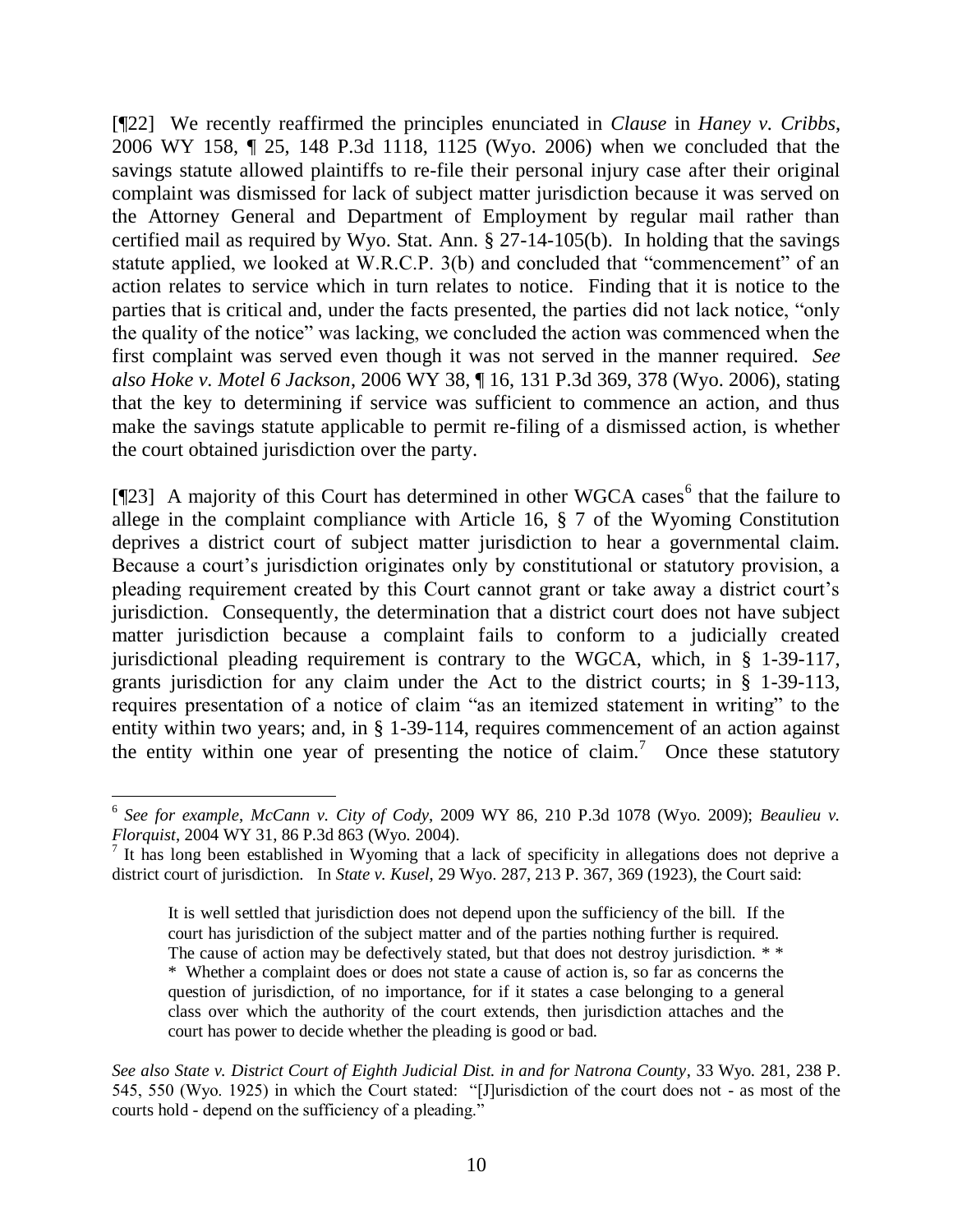requirements are met, a district court has subject matter jurisdiction. The fact that a complaint fails to allege that the notice of claim complied with the requirements of Article 16, § 7, a requirement this Court and not the legislature created, does not deprive a district court of subject matter jurisdiction. To the contrary, subject matter jurisdiction vests in the district court under the WGCA upon the filing of a complaint within one year after presentation of a claim complying with § 1-39-113.

[¶24] In light of the law existing at the time the legislature adopted the WGCA, construing the WGCA in harmony with the existing law as part of a uniform system of jurisprudence, and determining the WGCA's meaning in connection with existing statutes, rules and court decisions as our rules of statutory construction require, I would hold that the savings statute applies to actions brought under the WGCA. Courts in other states have reached this result in construing their statutes. In *Cruse v. Board of County Comm'rs of Atoka County*, 910 P.2d 998, 1005 (Okla. 1995), in holding the savings statute applied to a complaint against a county board, the court stated:

> The legislature could have forbidden the application of [the savings statute] to the refiling of a timely-filed governmental tort claims act, but it did not. Reading the … Act in its entirety, we conclude that where valid notice has been given and the governmental tort claims action has been timely filed . . ., the court's power is invoked and, at that point, the governmental tort claims action is controlled by the laws of this state, including [the savings statute].

In *Perez v. City of Meriden*, 1998 Conn. Super. LEXIS 2274, the court held:

*any* suit … is permissible under the savings statute and not barred by sovereign immunity. So long as the original action … has failed for want of jurisdiction and is refiled within one year it is not barred, even if it is against a state or local government.

*See also Reese v. Ohio State Univ. Hosps.*, 451 N.E.2d 1196 (Ohio 1983), holding the savings statute applicable to suits against the state, and *Carroll v. City of Worcester*, 678 N.E.2d 1344 (Mass. App. Ct. 1997), holding the savings statute applicable to suits against public employers and stating that if the legislature intended the savings statute not to apply to suits against public employers it would have said so.

[¶25] I also find persuasive the following remarks of the Utah Supreme Court made in the context of Utah's Health Care Malpractice Act but generally addressing the relationship between specific statutes of limitations and a savings statute: